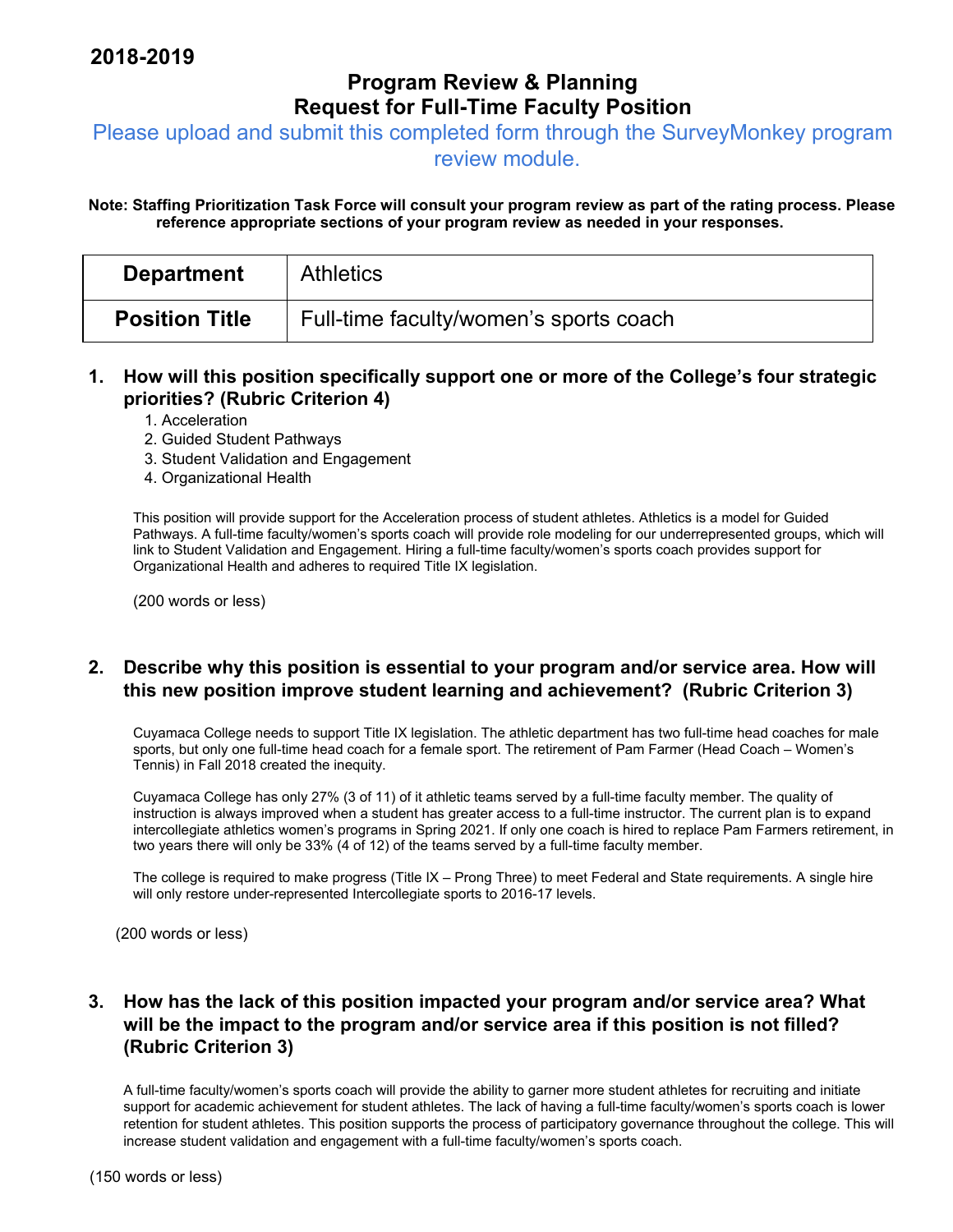**4. Has there been or do you believe there will be an increase in demand for your programs and/or services? Please discuss supporting data from recent semesters. For example, enrollment trends, waitlist pressures, or wait time for appointments and support services as they apply to this position. (Rubric Criterion 2)** 

We have low enrollment due to the fact that we have lost a full-time faculty member to retirement. Athletic faculty recruit the student athletes for their individual sports. The full-time faculty/women's sports coach will support the need for increasing our academic achievement.

(150 words or less)

**5. Is this a new position, replacement for a retirement or upcoming retirement, replacement for a tenure failure, replacement for internal promotion (faculty to administrator), or replacement for other circumstances? Please explain. (Rubric Criterion 3)** 

This is a replacement for the retirement of Pam Farmer (Head Coach – Women's Tennis) in Fall 2018. (100 words or less)

Revised Fall 2018 Approved by Academic Senate on 10/11/18 Page **2** of **2**